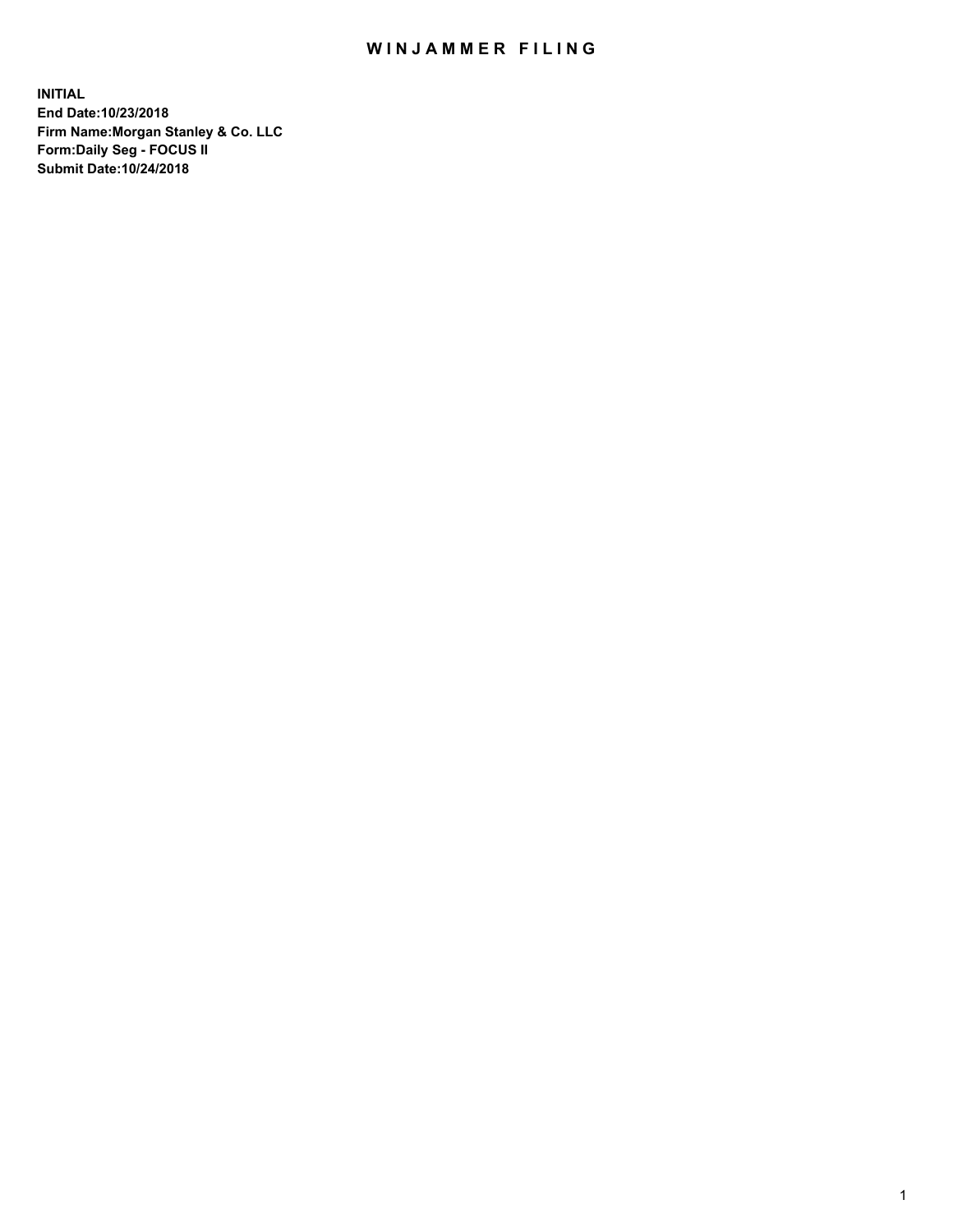**INITIAL End Date:10/23/2018 Firm Name:Morgan Stanley & Co. LLC Form:Daily Seg - FOCUS II Submit Date:10/24/2018 Daily Segregation - Cover Page**

| Name of Company                                                                   | Morgan Stanley & Co. LLC     |
|-----------------------------------------------------------------------------------|------------------------------|
| <b>Contact Name</b>                                                               | <b>Ikram Shah</b>            |
| <b>Contact Phone Number</b>                                                       | 212-276-0963                 |
| <b>Contact Email Address</b>                                                      | Ikram.shah@morganstanley.com |
| FCM's Customer Segregated Funds Residual Interest Target (choose one):            |                              |
| a. Minimum dollar amount: ; or                                                    | 280,000,000                  |
| b. Minimum percentage of customer segregated funds required:% ; or                | <u>0</u>                     |
| c. Dollar amount range between: and; or                                           | <u>0 0</u>                   |
| d. Percentage range of customer segregated funds required between: % and %.       | 0 Q                          |
| FCM's Customer Secured Amount Funds Residual Interest Target (choose one):        |                              |
| a. Minimum dollar amount: ; or                                                    | 140,000,000                  |
| b. Minimum percentage of customer secured funds required:%; or                    | <u>0</u>                     |
| c. Dollar amount range between: and; or                                           | 0 <sub>0</sub>               |
| d. Percentage range of customer secured funds required between:% and%.            | 0 <sub>0</sub>               |
| FCM's Cleared Swaps Customer Collateral Residual Interest Target (choose one):    |                              |
| a. Minimum dollar amount: ; or                                                    | 92,000,000                   |
| b. Minimum percentage of cleared swaps customer collateral required:% ; or        | <u>0</u>                     |
| c. Dollar amount range between: and; or                                           | 0 Q                          |
| d. Percentage range of cleared swaps customer collateral required between:% and%. | 00                           |

Attach supporting documents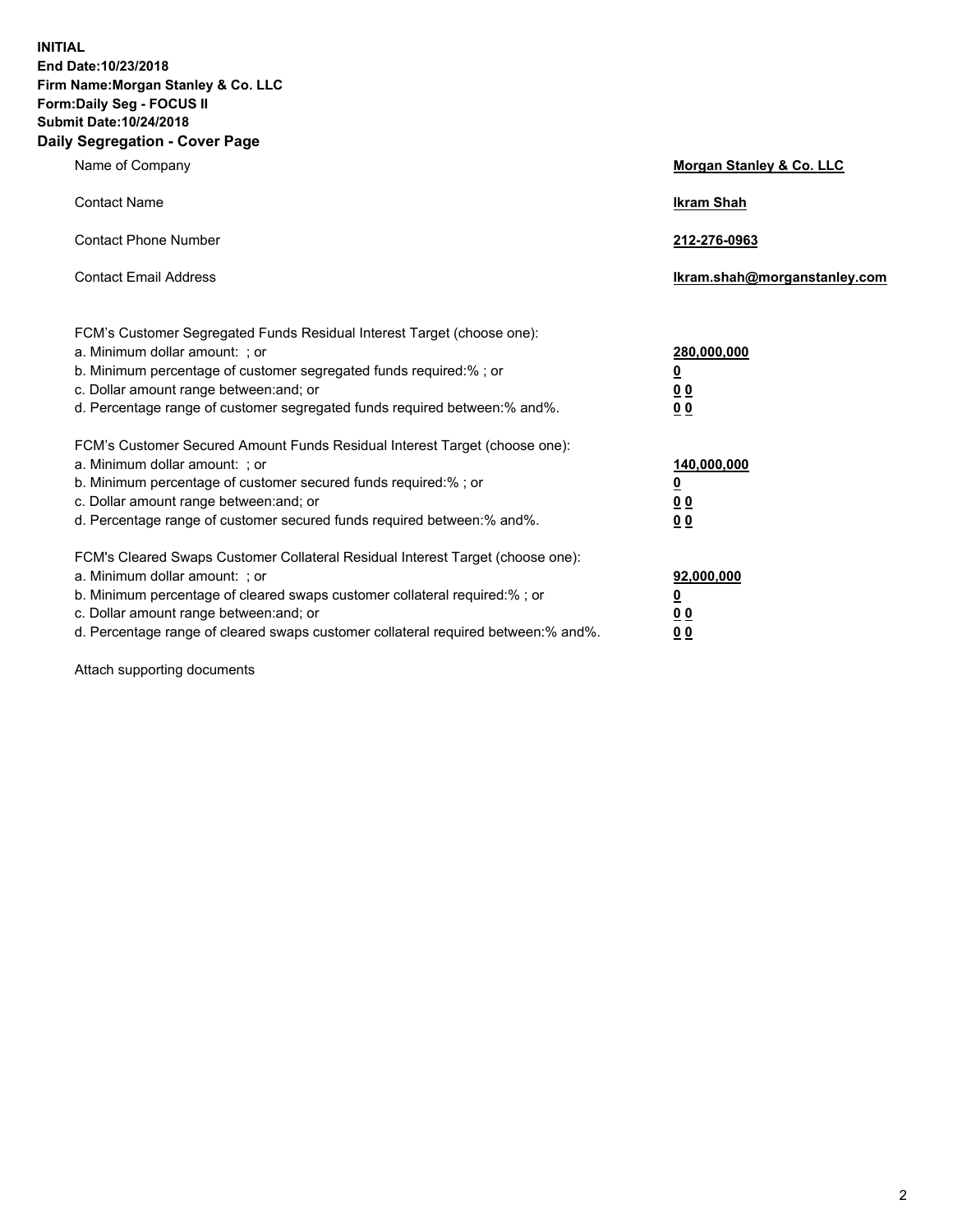## **INITIAL End Date:10/23/2018 Firm Name:Morgan Stanley & Co. LLC Form:Daily Seg - FOCUS II Submit Date:10/24/2018**

## **Daily Segregation - Secured Amounts**

Foreign Futures and Foreign Options Secured Amounts Amount required to be set aside pursuant to law, rule or regulation of a foreign government or a rule of a self-regulatory organization authorized thereunder 1. Net ledger balance - Foreign Futures and Foreign Option Trading - All Customers A. Cash **3,075,357,443** [7315] B. Securities (at market) **2,240,880,231** [7317] 2. Net unrealized profit (loss) in open futures contracts traded on a foreign board of trade **-425,549,938** [7325] 3. Exchange traded options a. Market value of open option contracts purchased on a foreign board of trade **16,528,521** [7335] b. Market value of open contracts granted (sold) on a foreign board of trade **-20,862,193** [7337] 4. Net equity (deficit) (add lines 1. 2. and 3.) **4,886,354,064** [7345] 5. Account liquidating to a deficit and account with a debit balances - gross amount **320,666,014** [7351] Less: amount offset by customer owned securities **-318,187,853** [7352] **2,478,161** 6. Amount required to be set aside as the secured amount - Net Liquidating Equity Method (add lines 4 and 5) 7. Greater of amount required to be set aside pursuant to foreign jurisdiction (above) or line 6. FUNDS DEPOSITED IN SEPARATE REGULATION 30.7 ACCOUNTS 1. Cash in banks A. Banks located in the United States **538,852,973** [7500] B. Other banks qualified under Regulation 30.7 **703,159,229** [7520] **1,242,012,202**

- 2. Securities
	- A. In safekeeping with banks located in the United States **164,736,737** [7540]
	- B. In safekeeping with other banks qualified under Regulation 30.7 **0** [7560] **164,736,737** [7570]
- 3. Equities with registered futures commission merchants
	-
	- B. Securities **0** [7590]
	- C. Unrealized gain (loss) on open futures contracts **-457,007** [7600]
	- D. Value of long option contracts **0** [7610]
- E. Value of short option contracts **0** [7615] **7,362,527** [7620]
- 4. Amounts held by clearing organizations of foreign boards of trade
	- A. Cash **0** [7640]
	- B. Securities **0** [7650]
	- C. Amount due to (from) clearing organization daily variation **0** [7660]
	- D. Value of long option contracts **0** [7670]
	- E. Value of short option contracts **0** [7675] **0** [7680]
- 5. Amounts held by members of foreign boards of trade
	-
	-
	- C. Unrealized gain (loss) on open futures contracts **-425,092,932** [7720]
	- D. Value of long option contracts **16,528,521** [7730]
	- E. Value of short option contracts **-20,862,193** [7735] **3,667,234,977**
- 6. Amounts with other depositories designated by a foreign board of trade **0** [7760]
- 7. Segregated funds on hand **0** [7765]
- 8. Total funds in separate section 30.7 accounts **5,081,346,443** [7770]
- 9. Excess (deficiency) Set Aside for Secured Amount (subtract line 7 Secured Statement Page 1 from Line 8)
- 10. Management Target Amount for Excess funds in separate section 30.7 accounts **140,000,000** [7780]
- 11. Excess (deficiency) funds in separate 30.7 accounts over (under) Management Target **52,514,218** [7785]

**0** [7305]

[7354] **4,888,832,225** [7355]

**4,888,832,225** [7360]

[7530]

A. Cash **7,819,534** [7580]

 A. Cash **2,020,518,087** [7700] B. Securities **2,076,143,494** [7710] [7740] **192,514,218** [7380]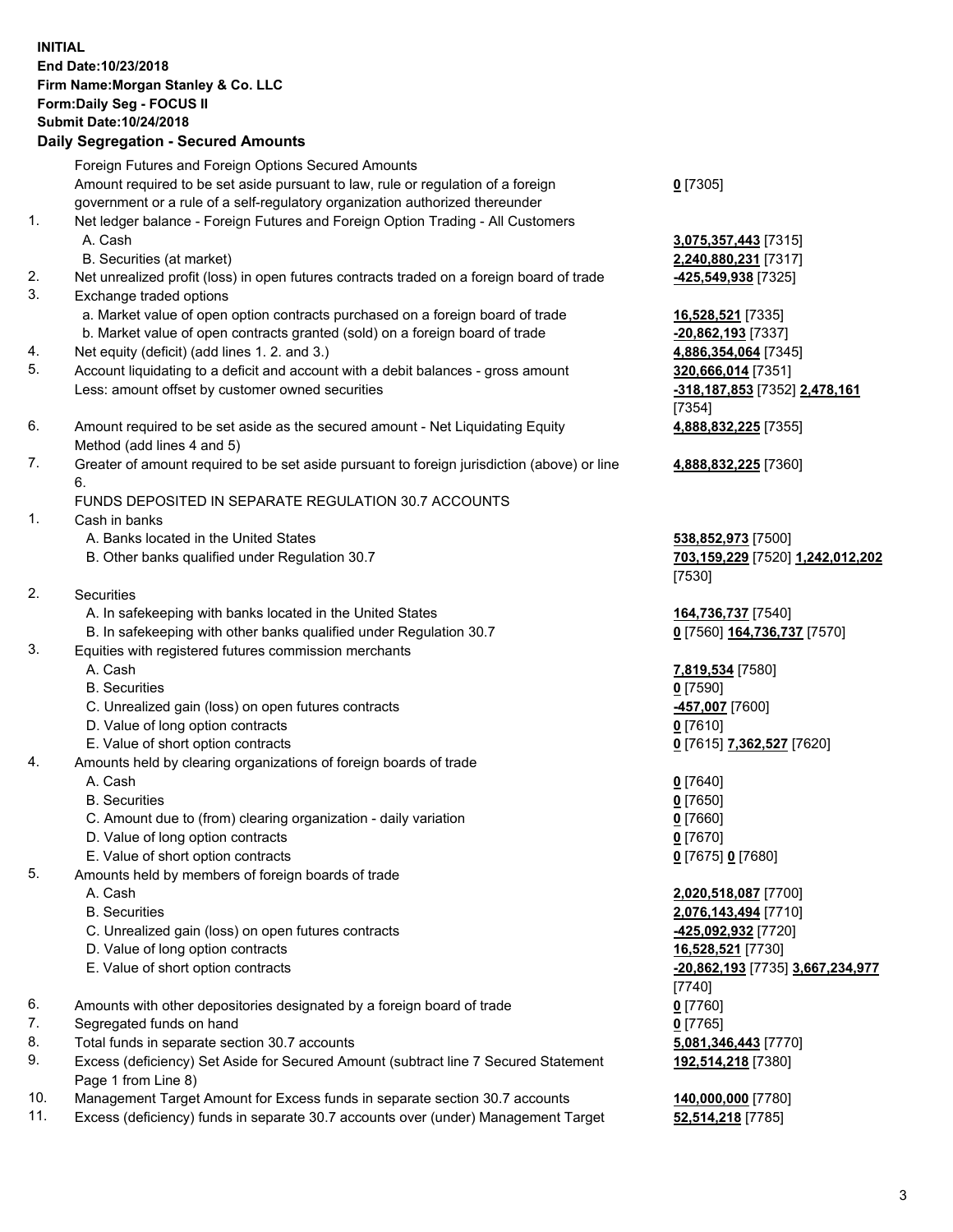**INITIAL End Date:10/23/2018 Firm Name:Morgan Stanley & Co. LLC Form:Daily Seg - FOCUS II Submit Date:10/24/2018 Daily Segregation - Segregation Statement** SEGREGATION REQUIREMENTS(Section 4d(2) of the CEAct) 1. Net ledger balance A. Cash **14,030,457,665** [7010] B. Securities (at market) **6,775,225,015** [7020] 2. Net unrealized profit (loss) in open futures contracts traded on a contract market **-3,952,670,835** [7030] 3. Exchange traded options A. Add market value of open option contracts purchased on a contract market **386,548,352** [7032] B. Deduct market value of open option contracts granted (sold) on a contract market **-503,123,507** [7033] 4. Net equity (deficit) (add lines 1, 2 and 3) **16,736,436,690** [7040] 5. Accounts liquidating to a deficit and accounts with debit balances - gross amount **860,228,851** [7045] Less: amount offset by customer securities **-817,114,063** [7047] **43,114,788** [7050] 6. Amount required to be segregated (add lines 4 and 5) **16,779,551,478** [7060] FUNDS IN SEGREGATED ACCOUNTS 7. Deposited in segregated funds bank accounts A. Cash **4,477,236,507** [7070] B. Securities representing investments of customers' funds (at market) **0** [7080] C. Securities held for particular customers or option customers in lieu of cash (at market) **612,666,487** [7090] 8. Margins on deposit with derivatives clearing organizations of contract markets A. Cash **6,011,308,231** [7100] B. Securities representing investments of customers' funds (at market) **0** [7110] C. Securities held for particular customers or option customers in lieu of cash (at market) **6,162,558,528** [7120] 9. Net settlement from (to) derivatives clearing organizations of contract markets **-43,848,959** [7130] 10. Exchange traded options A. Value of open long option contracts **386,548,352** [7132] B. Value of open short option contracts **and the set of our original state of the set of open** short option contracts 11. Net equities with other FCMs A. Net liquidating equity **7,788,065** [7140] B. Securities representing investments of customers' funds (at market) **0** [7160] C. Securities held for particular customers or option customers in lieu of cash (at market) **0** [7170] 12. Segregated funds on hand **0** [7150] 13. Total amount in segregation (add lines 7 through 12) **17,111,133,704** [7180] 14. Excess (deficiency) funds in segregation (subtract line 6 from line 13) **331,582,226** [7190]

- 15. Management Target Amount for Excess funds in segregation **280,000,000** [7194]
- 16. Excess (deficiency) funds in segregation over (under) Management Target Amount Excess

**51,582,226** [7198]